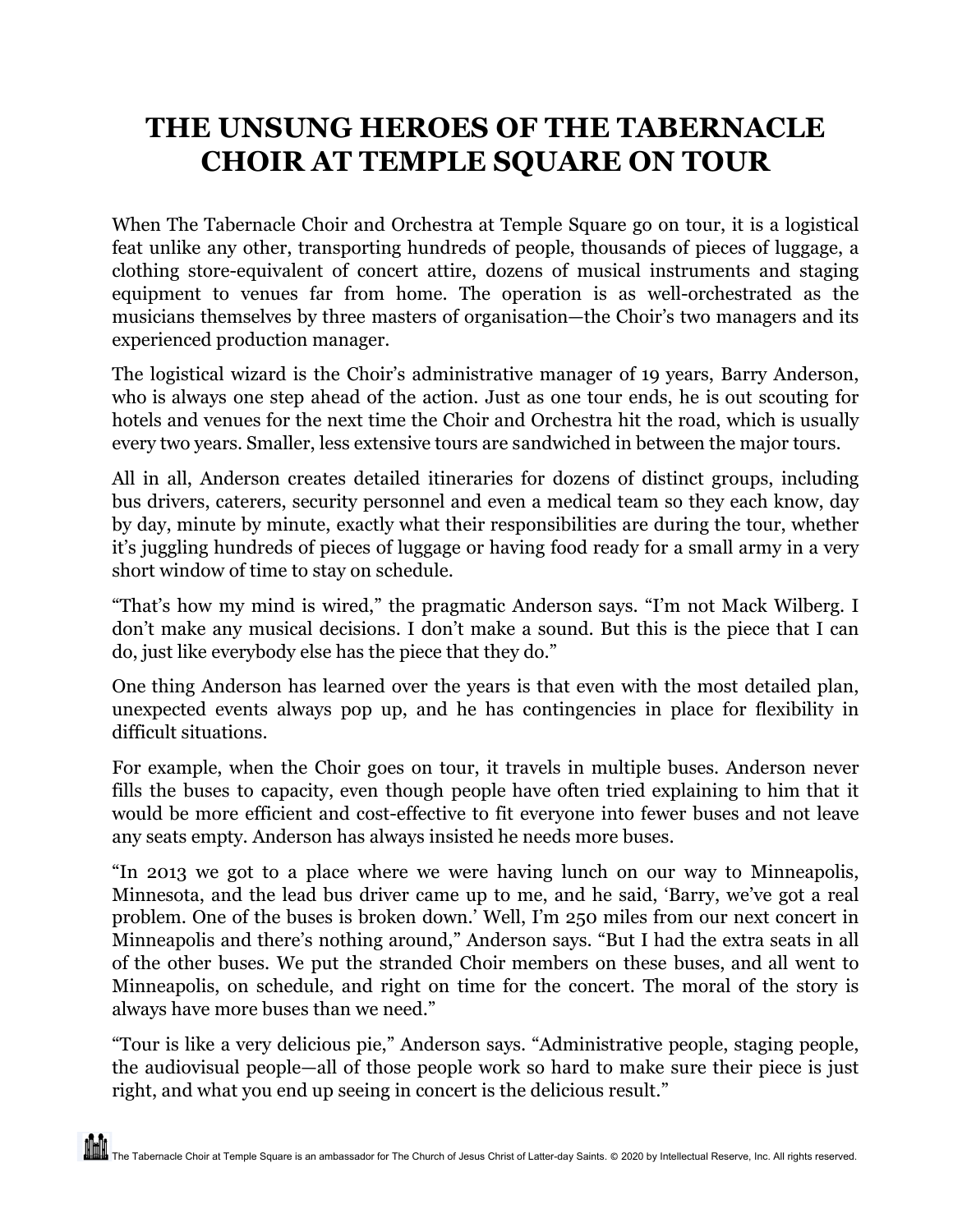A critical piece of the tour is filling the seats at each venue so the Choir and Orchestra perform for a full house. That falls to the marketing talents of the Choir's general manager, Scott Barrick.

Before taking his position with the Choir in 2001, this Harvard MBA grad spent time honing his talent as a brand manager for products like Zest soap, Mr. Clean and even pet food. He says he often draws on these experiences as he performs his role as manager of the Choir.

"Whether its soap, pet food or choral music, the main objective is trying to match the needs of the end user," Barrick says, "giving them what they need when they need it, at a time and a place where they're ready to consume it."

But Barrick says the Choir's music moves beyond being a product; it changes people's lives.

"Our objective on tour is enabling the Choir and Orchestra to get their message of peace and joy out to as many people as possible through live performances," Barrick says. "There's a certain electricity when you have a full house and a fully engaged audience." Such attention results in a demand for return engagements.

That's because the Choir makes a concerted effort to reach out to arts organisations; community, government and interfaith leaders; and others in special receptions prior to each concert.

"It's a beautiful opportunity because the music of the Choir has religious moments, but it's not solely religious," Barrick says. "It lifts and inspires. It moves us in different ways. It's in a language that can touch a lot of people from a variety of backgrounds."

The Choir is known for its signature wall of sound, and it's that sound that fans want to experience at every concert. But getting the sound of 360 voices to reach the ears of thousands of audience members is no easy task. Production manager Heidi Casson spent years as a stage manager touring nationally with musical theatre groups, and before coming to the Choir, she was a stage manager for musical icon Celine Dion's Las Vegas Show, *A New Day*.

According to Casson, one of the biggest challenges of taking the Choir on tour is maintaining consistency in how the Choir sounds when performing in unique venues that vary in size and style.

"The Choir has mastered its sound in the traditional venues on Temple Square, but when we go on tour it's my responsibility to try and make the same thing happen in an arena or in a theatre or in a concert hall anywhere in the world."

That means the Choir travels with its own sophisticated equipment package of microphones, speakers and amplifiers that have to be set up and taken down for each concert, requiring an enormous amount of time and energy.